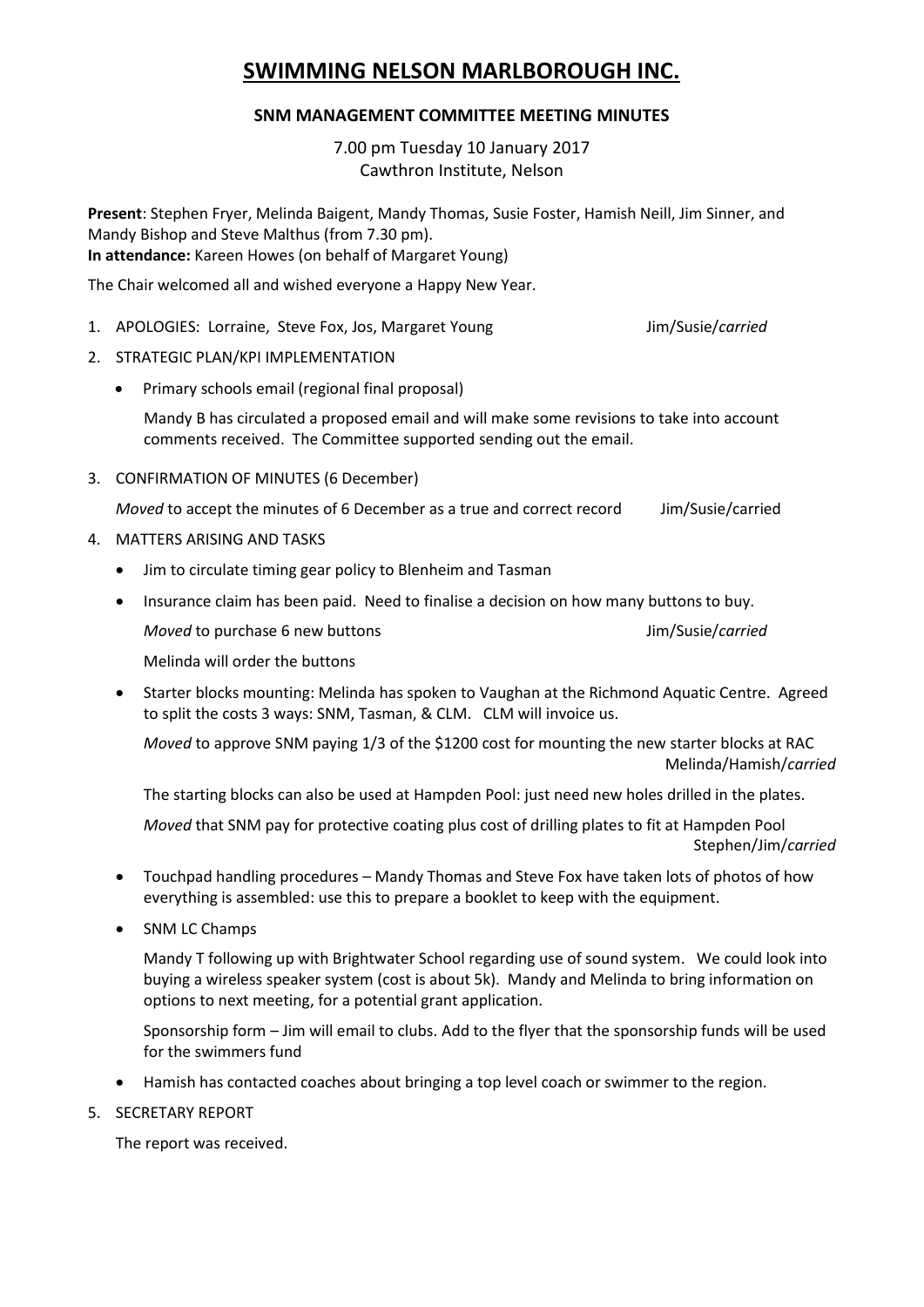#### 6. CLUB UPDATES

As a result of the earthquake Kaikoura SC is not training or competing this year.

*Moved* to waive the club fee for Kaikoura for 2016-17 and to request that SNZ waive their portion as well and the susieful support of the set of the set of the set of the set of the set of the set of the set of the set of the set of the set of the set of the set of the set of the set of the set of the set of the set of th

Susie to email Peter Carroll at SNZ.

7. TREASURER REPORT

*Moved* to accept the Treasurer's report Susie/Jim/carried Susie/Jim/carried

8. REGISTRAR REPORT/MEETS MANAGEMENT

Country and Town meet went well. Hamish consulting with coaches about alternative date for decathlon. LC Champs tasks discussed.

*Moved* that the Registrar's report be adopted and the following results be confirmed as SNM records **Nelson South Club Champs - 2 Dec 2016**

| SC 10 & U M 13:26.28 Adam Barton | 800 Free |  |  |  |  |  | <b>NLSNM</b> |
|----------------------------------|----------|--|--|--|--|--|--------------|
|----------------------------------|----------|--|--|--|--|--|--------------|

### **Tasman SC Christmas Ribbon Meet – 10 Dec 2016**

| 800 Free   |     |     |  | $LC$ 10 & U F 14:35.74 Brooke Swan | TASNM |
|------------|-----|-----|--|------------------------------------|-------|
| 100 Breast | LG. | -18 |  | F 1:16.57 Caitlin Delany           | TASNM |
| 200 Breast | LC. | 18. |  | F 2:43.91 Caitlin Delany           | TASNM |

Jim/Hamish/*carried*

9. PUBLICITY/COMMUNICATION REPORT

Press release on C&T meet submitted and published in the Nelson Mail and on Stuff website.

10. FUNDING REPORT

Re-start application for officials' shirts. Melinda to get new quotes for 60 shirts.

11. SNZ LIAISON REPORT

Nothing to report.

12. TECHNICAL

Nothing to report.

13. COACHING REPORT

Nothing further to report.

#### 14. GENERAL BUSINESS

• Trophy criteria for LC Champs

Mandy B has received feedback from some trophy donors, Nelson South and Andy Adair. Of those who responded, there seems to be general agreement to change but unclear what!

The easiest option is to set qualifying criteria for swims and then use points. Mandy has circulated a proposal by email. It has to be manageable for the recorder.

Kareen talked on behalf of Margaret Young (trophy donor for 10 year olds) and has also talked to Jos:

- Align with Junior Nationals bring in all the 200s except 200 fly
- Canterbury, Wellington do not use FINA: they use meet points
- Opposed to longer swims for younger swimmers.

Jim reported that he had spoken to Jos Pattison about a week ago. Jos was ok with the proposal to require 12 & unders to swim at least 3 strokes plus an IM, but did not think this should be extended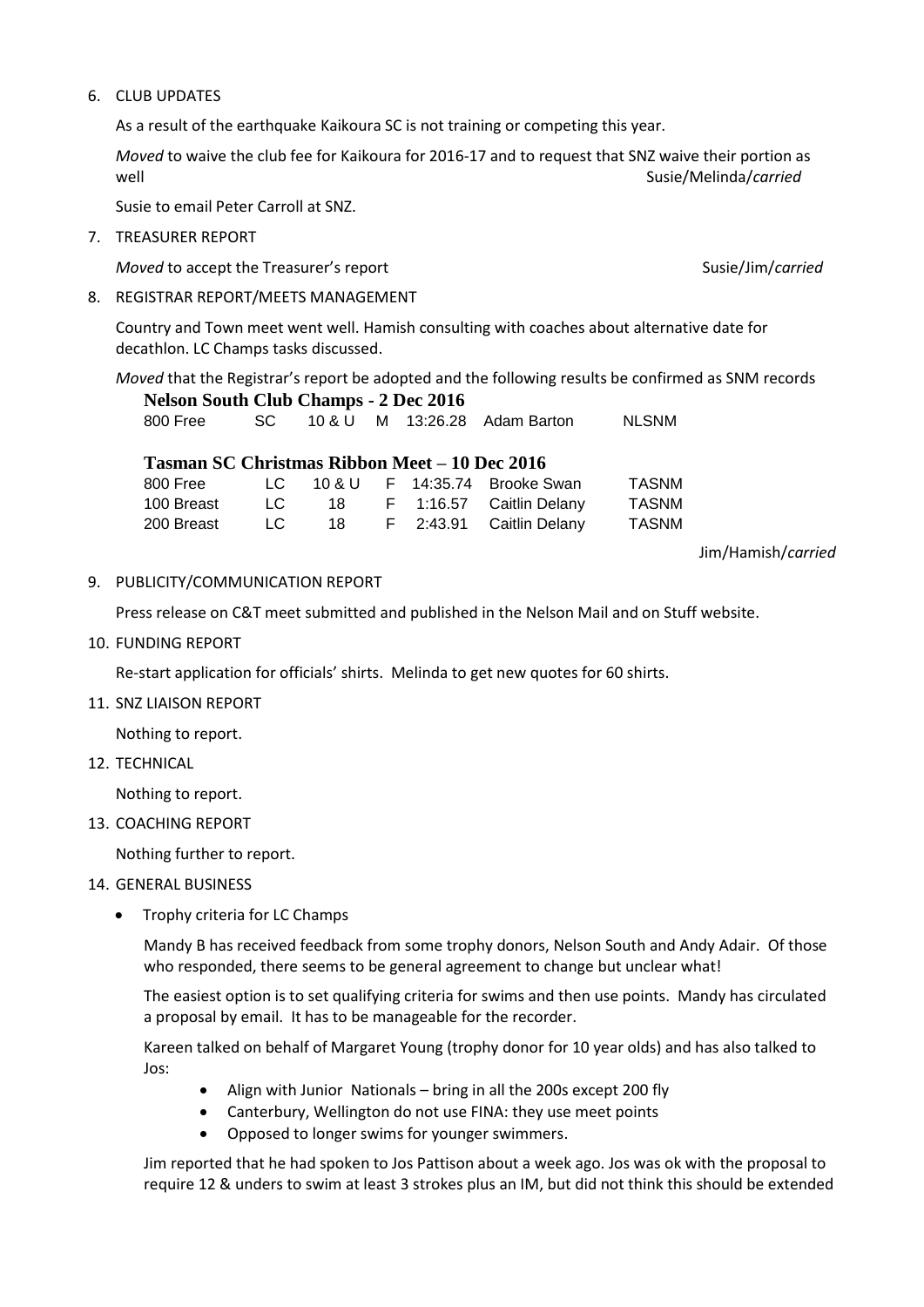to all four strokes plus an IM and a long distance swim for the older swimmers. He was indifferent to whether FINA points or meet points were used, and he opposed to allowing swimmers 10 and under to count points from 400m and longer swims, feeling that they should not be encouraged to swim those distances until they are older.

Hamish noted that, because SNZ now discriminates against swimmers using short course qualifying times for national meets and our swimmers have few opportunities to get long course times, coaches for Nelson South and Tasman are looking to use the LC Champs to get NAGs qualifying times. Also want the younger swimmers to swim all strokes.

The committee discussed each of Mandy's proposals and took an indication of support for each (with Kareen's views included):

- *1.* Age groups 12 and under, swimmers to enter 3 strokes plus an IM for their age group (200 IM for 9-11 year olds, 200 or 400IM for 12 year olds) as a minimum *Agreed unanimously*
- 2. For 13 and overs, at least X strokes plus IM, plus long distance event 800 (F) or 1500 (M)

3 strokes plus IM -- *4 in favour* 4 strokes plus IM – *5 in favour*

Revised proposal:

For 13 and overs, all 4 strokes plus IM, plus long distance event (800 (F) or 1500 (M))

*7 in favour, 1 against, 1 abstain*

3. Points: Use either FINA or current meet points

*Agreed unanimously to use current meet points (no change to points awarded for 1st, 2nd, 3rd etc)*

4. Allow 9 and 10 year olds who are swimming in 12 & Under events to count points toward the trophies?

*7 agree, 1 against, 1 abstain*

Kareen was strongly opposed to having this apply to Margaret Young Trophies for 10 year olds, but will talk to Margaret about the option of allowing points for 400m swims to be counted and email Lindie with response. Email response to Lindie to circulate.

5. Cap the number of individual events that can be entered at 10 *Agreed unanimously*

*Moved* that the trophy criteria for SNM Long Course Champs be:

- (i) age groups 12 and under must enter at least 3 strokes plus the age appropriate IM (i.e. 9-11 must enter 200 IM, 12s may enter 200 or 400 IM)
- (ii) age groups 13 and over must enter 4 strokes plus IM plus long distance event (800 for girls, 1500 for boys)
- (iii) use current point system
- (iv) cap entries at 10 individual events per swimmer
- (v) 9 & under and 11 year old swimmers will get points for longer distance events if they choose to swim them and earn placings

Jim/Steve Malthus/*carried (unanimously)*

Country and Town Meet debrief

Meet went well but the sessions are getting longer so not much time between. Could run three sessions (i.e. one on Sunday) or start earlier? Eg 8:30 am. Fiona suggested that a 30 min warm up is sufficient.